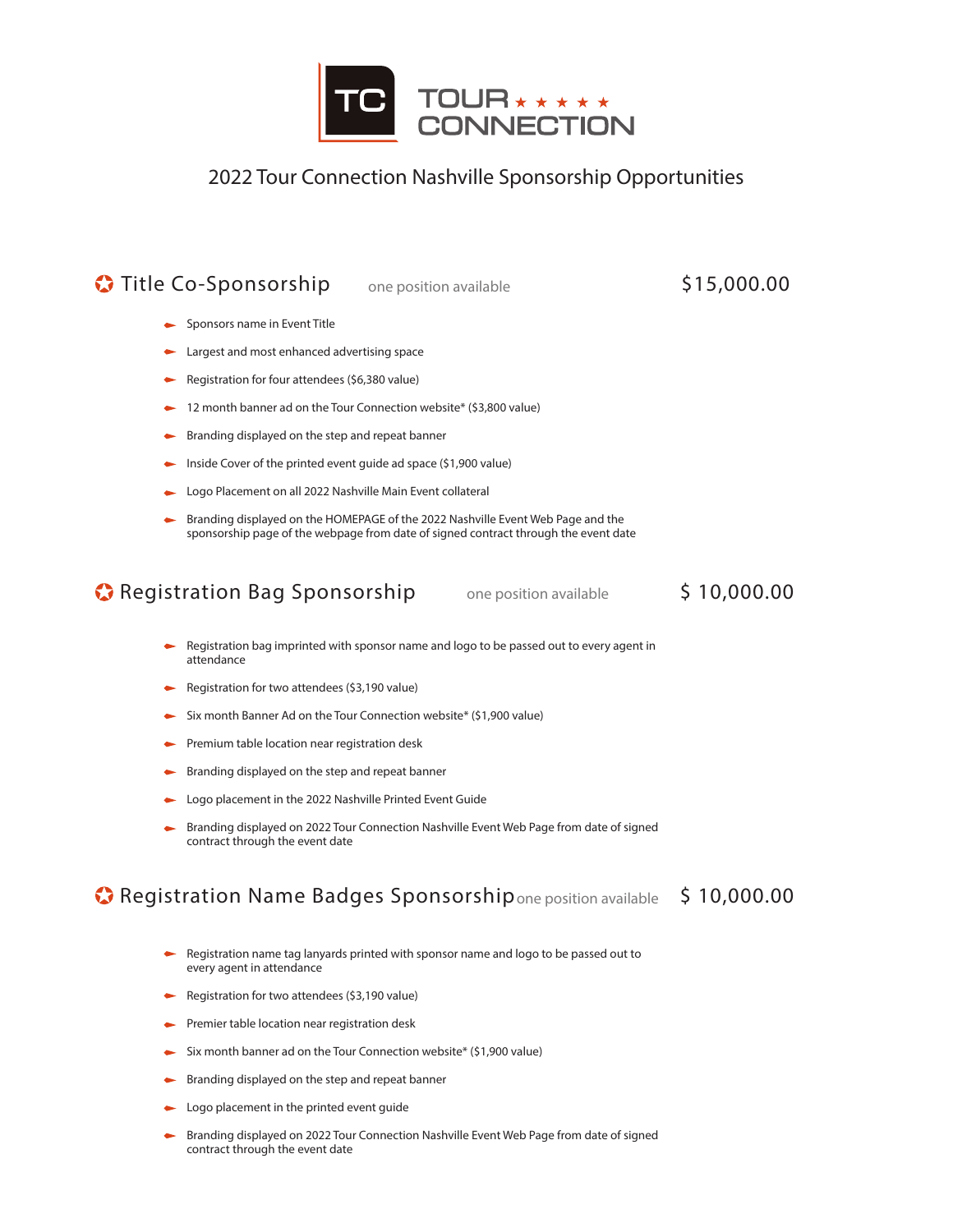## **C** NAME SPONSORSHIPS

# **C** Platinum Name Sponsor 5 positions available \$ 7,500.00

- Company name and brand featured on all event collateral
- $\blacktriangleright$  Enhanced advertising space at the main event\*
- Registration for two attendees (\$3,190.00 value)
- Full Page Ad in the 2022 Nashville Printed Event Guide
- Branding displayed on the step and repeat banner  $\bullet$
- 12 Month Premium Banner Ad on 2022 Nashville Event web page from date of signed contract through the event date
- Branding displayed on 2022 Nashville Event Web Page from date of signed contract through the event date

## **Gold Name Sponsor** 5 positions available \$5,000.00

- Company name and brand featured on all event collateral
- $\leftarrow$  Enhanced advertising space at the main event\*
- Registration for one attendee (\$1,595.00 value)
- Half Page Ad in the 2022 Nashville Printed Event Guide
- Branding displayed on the step and repeat banner
- Branding displayed on 2022 Nashville Event Web Page from date of signed contract through the event date

**Silver Name Sponsor** 10 position available \$ 2,500.00

- Premium event placement at the cost of standard registration\*
- Quarter Page Ad in the 2022 Nashville Printed Event Guide
- Branding displayed on the step and repeat banner
- Logo placement in the printed event guide
- Branding displayed on 2022 Nashville Event Web Page from date of signed contract  $\bullet$ through the event date

### \*Event Registration not included.

**Bronze Name Sponsor** 20 position available \$ 1,500.00

- Branding displayed on the step and repeat banner
- Logo placement in the printed event guide
- Branding displayed on 2022 Nashville Event Web Page from date of signed contract through the event date

### \*Event Registration not included.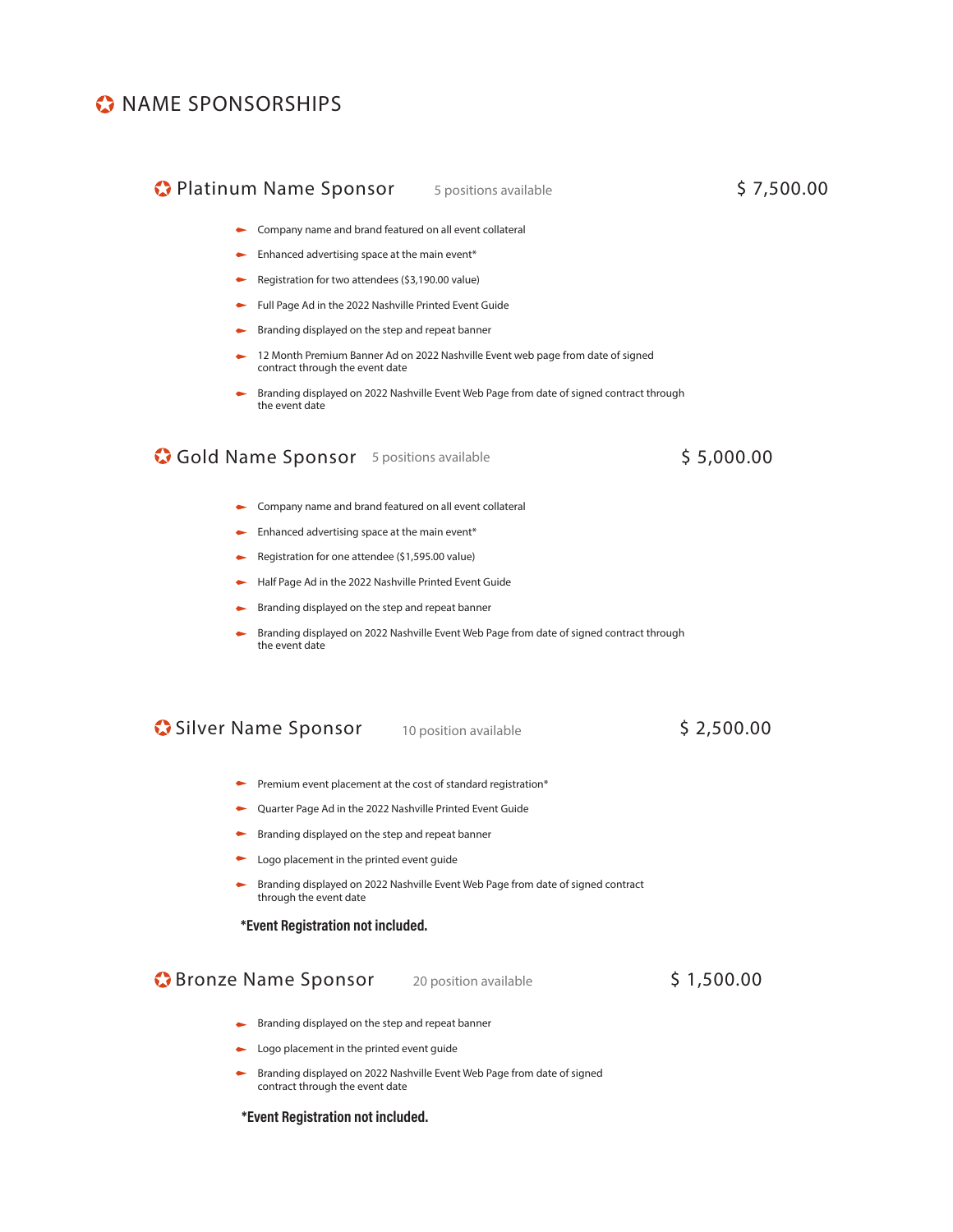## **Pre-Event Lounge Sponsorship** one position available \$ 5,000.00

Company name featured in the lounge title

- Enhanced advertising space at the main event\* Premium Registration for one attendee (\$1,595.00 value) Logo placement in the 2022 Nashville Printed Event Guide Branding displayed on the step and repeat banner (\$500 value) Opportunity to display anything you'd like to display within the pre-event lounge space subject to approval by venue. Branding displayed on 2022 Nashville Event Web Page from date of signed contract through the event date Sponsors branding on the 2021 Pre-Event Activity Collateral and Pre-Event Activity Title Rights to fly flag/banner before, during, and after the Event Premium Registration for one attendee (\$1,595.00 value) Premium placement at the main event\* Branding displayed on the step and repeat banner Logo placement in the printed event guide Branding displayed on 2022 Nashville Event Web Page from date of signed contract through the event date Easel at photobooth displaying sponsors branding Premium space at main event located next to the photo booth Bottom of photo slips printed with sponsors branding Premium Registration for one attendee (\$1,595.00 value) Branding displayed on the step and repeat banner Logo placement in the printed event guide Branding displayed on 2022 Nashville Event Web Page from date of signed contract through the event date Beverage napkins printed with sponsor branding and personal message to be handed out with every beverage **Pre-Event Activity Sponsorship** one position available \$ 5,000.00 **Photobooth Sponsorship** one position available \$ 5,000.00 **Beverage Napkin Sponsorship** one position available \$ 2,500.00
	- **Branding displayed on the step and repeat banner**
	- Logo placement in the printed event guide
	- Branding displayed on 2022 Nashville Event Web Page from date of signed contract through the event date

#### \*Event Registration not included.